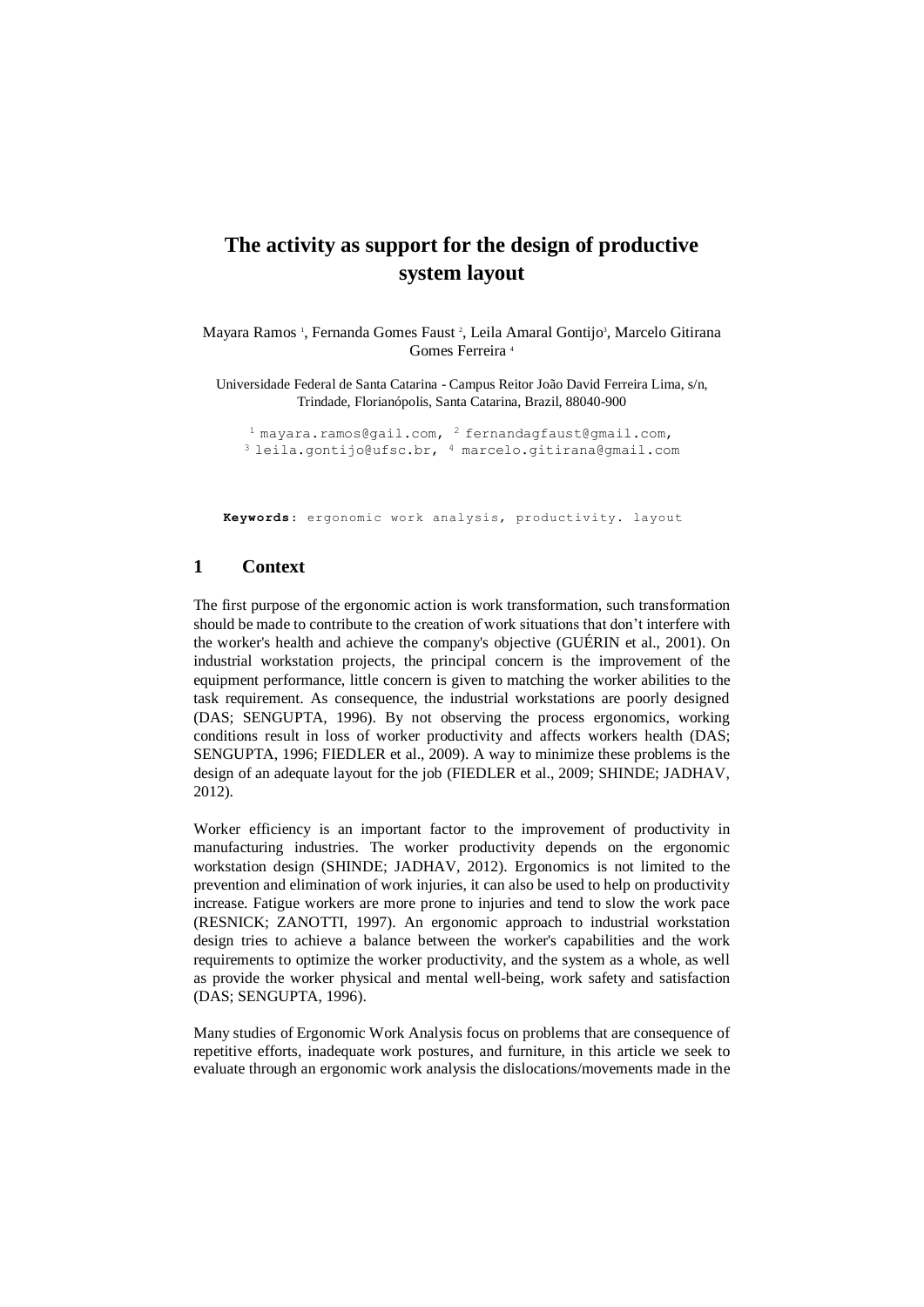assembly department of a factory, with the purpose of proposing improvements in the department organization and layout minimizing the dislocations and maximizing work activities. The work analysis generated the hypothesis that the dislocations made by the workers were exaggerated, causing overload in the lower limbs and a feeling of unproductiveness. The objective of this study is to develop the dislocations analysis for the assembly sector of the company evaluating the influence of the layout on the sector productivity.

## **2 Method**

This paper originated of an Ergonomic Work Analysis made in the assembly department of a Pilates equipment factory. The analysis demand studied the improvement of the dislocations on the assembly department. In the department work two assemblers and a supervisor, the department job activity is the final assembly and packing of the Pilates equipments and accessories.

For task analysis data were collected through direct and indirect (videos) observation, work environment and furniture measurements, and workers interviews. With the video observation, it was analyzed the assembly time (time spent with dislocations and assembly operations) of the main products - Ladder Barrel, Cadilac, Reformer, and Step Chair. The work environment was modeled in 3D and then simulated the dislocations made during the task and measured the distances traveled. On the department improvement proposal, unnecessary dislocations were removed, for that, it was proposed a new layout for the department aiming the task improvement and minimizing the dislocations. The dislocations of the new layout were also simulated digitally.

## **3 Results**

The current state analysis showed that during the assembly of one of the analyzed products the worker may walk up to 767.5 m, on average the distance traveled is 445m. The dislocation time is correspondent to an average of 35.3%, in one of the products it was 50% of the total assembly time. The dislocations made during the process involve carrying parts that weight 2 to 10Kg, this may intensify the fatigue.

The layout proposal for optimizing the assembly process established that the workers go to the stock only once, and with the support of a cart, store the necessary parts. The simulation for the process on the proposed layout showed an average reduction of 75.25% of the dislocations.

#### **4 Conclusions**

Ergonomics should be applied from the initial phases of a machine, system, environment or workstation; and they should always include the human being as one of the components. The man-machine system, environment, work organization and the improvement of working conditions are related to the changes proposed by the